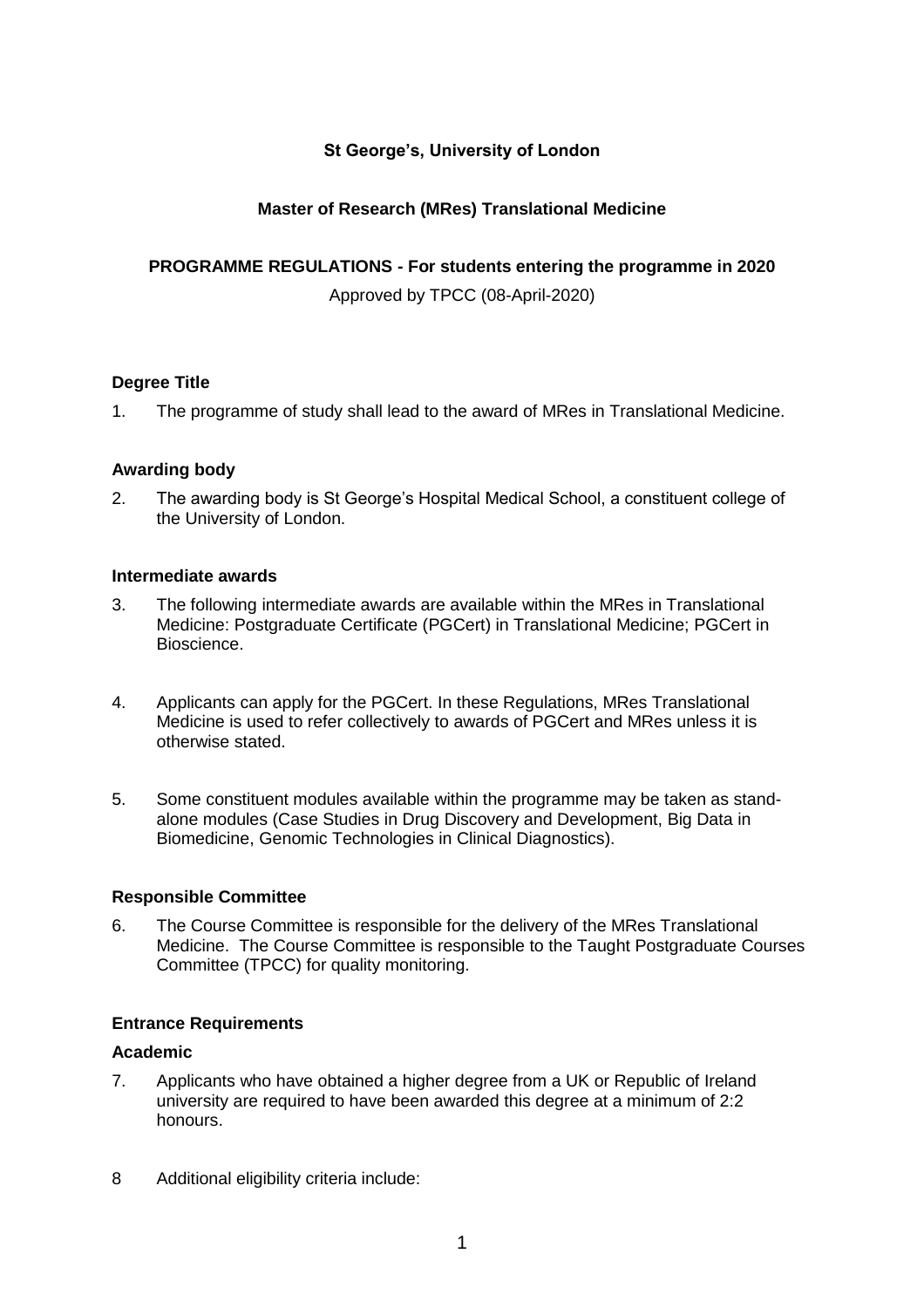- 8.1. An Honours degree equivalent to a 2:2 or above from an approved institution of higher education outside the UK and Republic of Ireland will be accepted. Advice on equivalence of overseas awards will be obtained from the National Recognition and Information Centre for the UK (NARIC).
- 8.2. Applicants who do not have an undergraduate degree but are currently medical students who have successfully completed 360 credits (or equivalent) including at least 120 credits at Level 6 (or equivalent) of their medical degree are also eligible to apply. They must also have permission to apply for an intercalated MRes from the course director of their medical degree.
- 9. The procedure for application will also include:
- 9.1. Submission of a personal statement.
- 9.2. Two satisfactory references. One of these should be a recent academic reference and the other should be either a second academic reference or a professional/employer reference. For those unable to provide an academic referee a second professional/employer reference will be permitted.
- 10. The procedure for application may include:
- 10.1. An interview with SGUL course staff.
- 10.2. A written admission test.

# **Applications for stand-alone modules**

11. Applications for stand-alone modules will be subject to entry requirements 7. and 8. as described above. The deadline for application will be one month before the start date of the module and suitable applicants would be admitted on a first-come first served basis until the maximum capacity for that module was reached.

# **IELTS**

- 12. If English is not the applicant's first language, he or she must sit and pass the International English Language Testing System (IELTS) with a score of 7 overall and no less than 6.5 in each components, or an equivalent test and scores as approved by SGUL.
- 13. Test certificates should be dated within the last two years to be considered valid. Applicants will only be permitted to submit two test attempts undertaken within a 12 month period.

## **Admissions Policy**

- 14. The Course Committee shall agree, and from time to time prescribe changes to, the admissions policy. The admissions tutor is responsible for determining who is eligible for admission to the programme within this policy.
- 15. The admissions policy shall be made in accordance with St George's Equal Opportunities Policy and Statement on Students with Disabilities.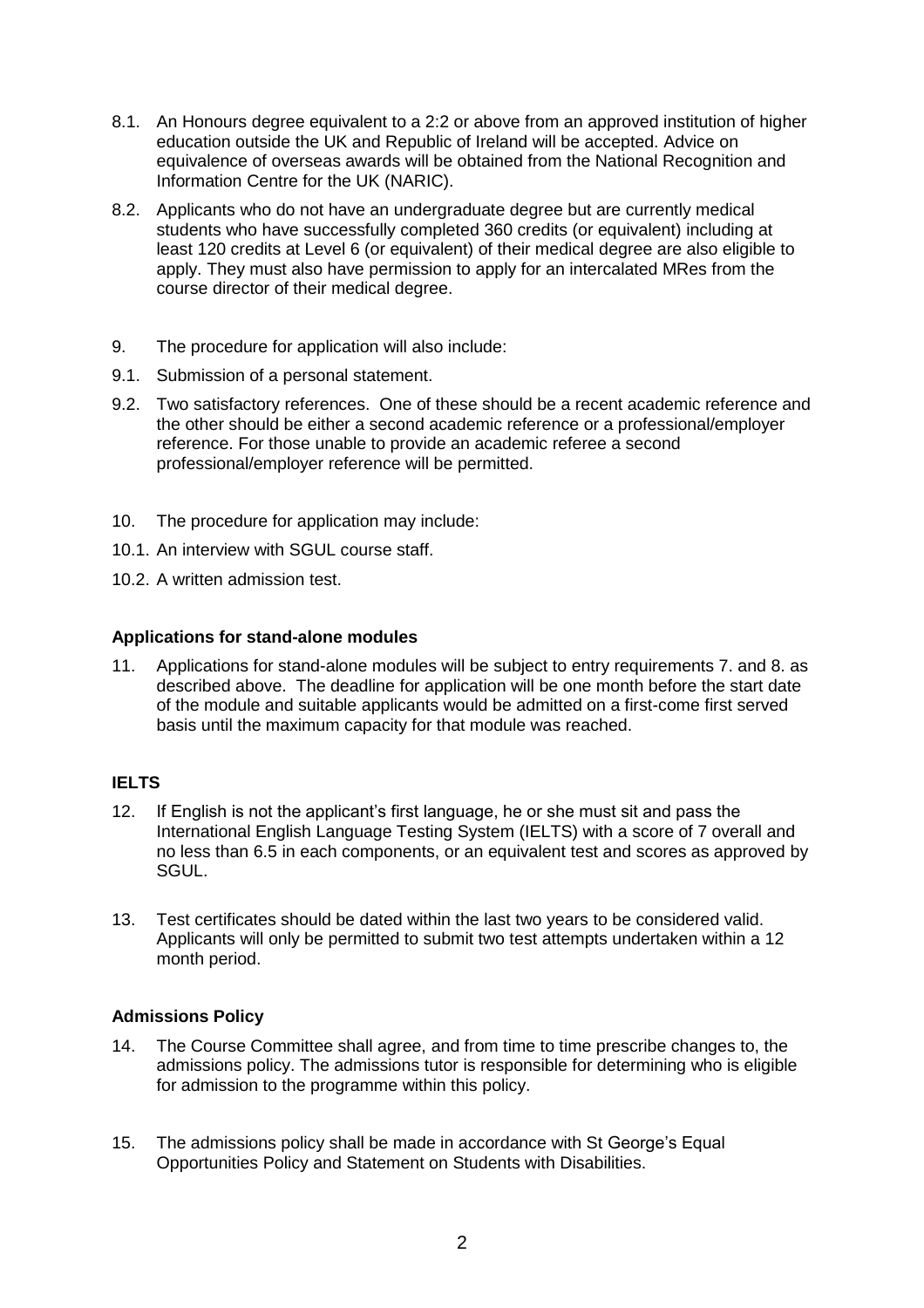# **Recognition of Prior Learning**

16. Applications for the Recognition of Prior Learning (RPL) for all taught modules, except the Research Methods and Management module will be considered. RPL applications for the Research Project will also not be considered. Applicants who are able to show evidence of relevant prior learning that has been assessed and credit-rated at level 7 in accordance with SGUL requirements may apply for that learning to be recognised subject to the limits set out the St George's Quality Manual.

# **Period of Study**

17. The minimum and maximum periods of study required are:

|               | <b>Full-time</b> |                |
|---------------|------------------|----------------|
|               | <b>Minimum</b>   | <b>Maximum</b> |
| <b>MRes</b>   | 1 year           | 2 years        |
| <b>PGCert</b> | 1 year           | 2 years        |

18. A student who wishes to request an extension to the maximum period of study shall do so in accordance with the procedure prescribed by Senate (see 4.14 *General Regulations)*.

## **Programme Structure**

19. The structure of the programme is as follows:

| Taught modules (compulsory):                   |                        |
|------------------------------------------------|------------------------|
| Case Studies in Drug Discovery and Development | $(15 \text{ credits})$ |
| Genomic Technologies in Clinical Diagnostics   | $(15 \text{ credits})$ |
| <b>Big Data in Biomedicine</b>                 | (30 credits)           |
| Research Methods and Management                | $(15 \text{ credits})$ |
|                                                |                        |

| Research project: |
|-------------------|
|-------------------|

# Optional Modules

None.

 $(105 \text{ credits})$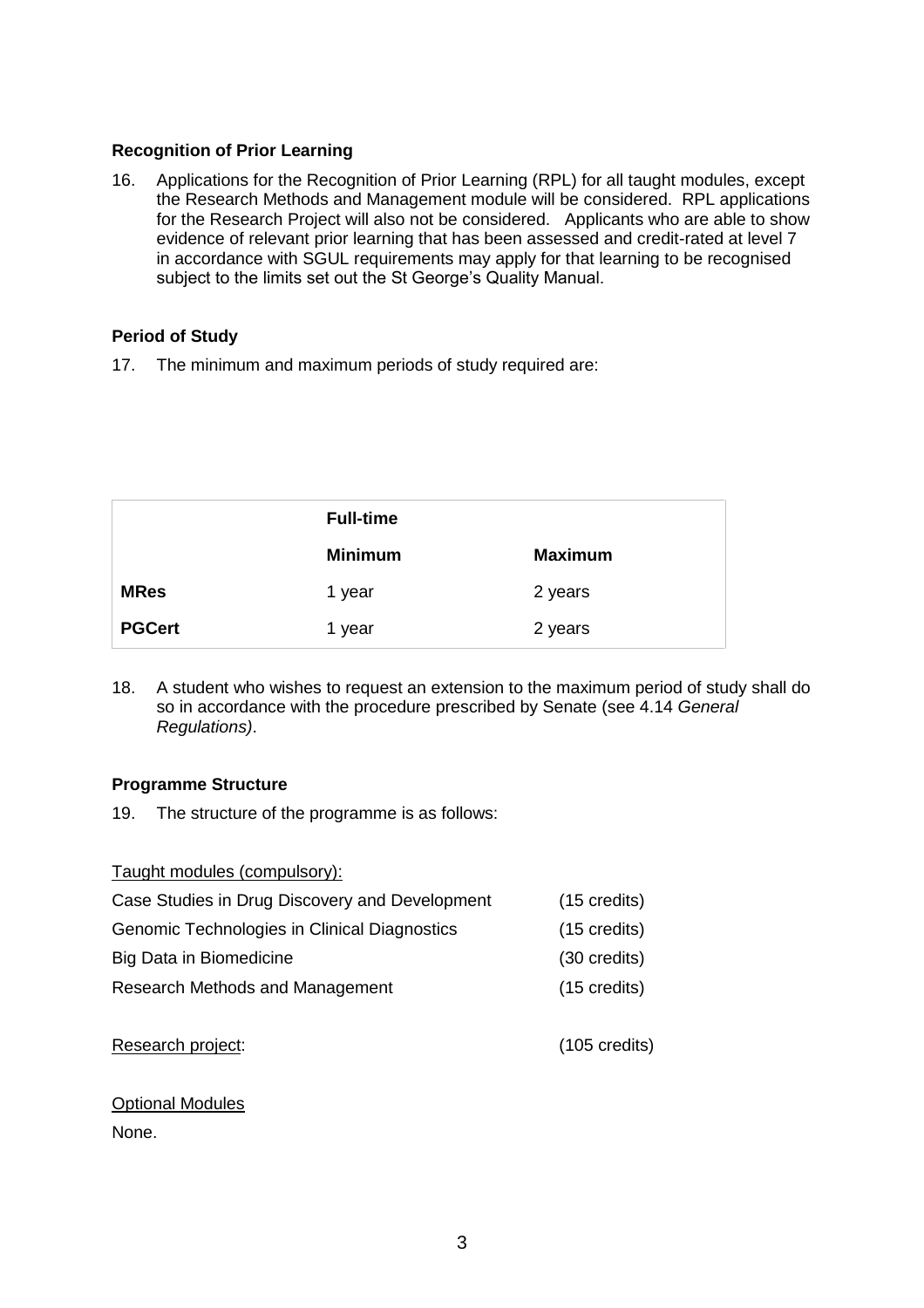## MRes Translational Medicine (180 credits)

Students will complete all compulsory taught modules and the research project.

## PGCert in Translational Medicine (60 credits)

Students must successfully complete three "core" Case Studies in Drug Discovery and Development, Genomic Technologies in Clinical Diagnostics and Big Data in Biomedicine.

MRes candidates who fail the research project or one of the taught modules will be eligible for a PGCert if they have passed other modules worth at least 60 credits;

- such candidates are eligible for a PGCert in Translational Medicine if they successfully passed all three core modules;
- such candidates are eligible for a PGCert in Bioscience if one or more of the core modules were not successfully passed.

## **Assessment**

- 20. A combination of course work assignments, examination, and research dissertation are prescribed and will be detailed in the module descriptors, scheme of assessments and relevant module handbooks.
- 21. The dissertation will take the form of a report on the research project conducted during the course. The length of the dissertation must be 15,000 to 25,000 words.
- 22. Generic criteria for marking academic assessments will be made available to students.
- 23. Candidates will be given a single final percentage mark for each module, taking into account the weightings of the elements prescribed in the module descriptors and relevant module handbooks. The pass mark for each assessment will be 50%.
- 24. The Course Committee shall agree, and from time to time make changes to, the Scheme of Assessment for the course. The Scheme of Assessment shall be approved by the Taught Postgraduate Courses Committee.
- 25. Students are required to make a serious attempt at all the assessments specified in the Student Handbook (published as web pages on the Canvas virtual learning environment). Coursework must be submitted by the deadlines specified in the relevant module regulation unless written permission for an extension is given.
- 26. The Board of Examiners will determine whether a student's progress is sufficient to merit the award of credit for each module completed.
- 27. Examiners will determine at the end of the programme whether a student's progress is sufficient to merit the award of the qualification for which the student has registered.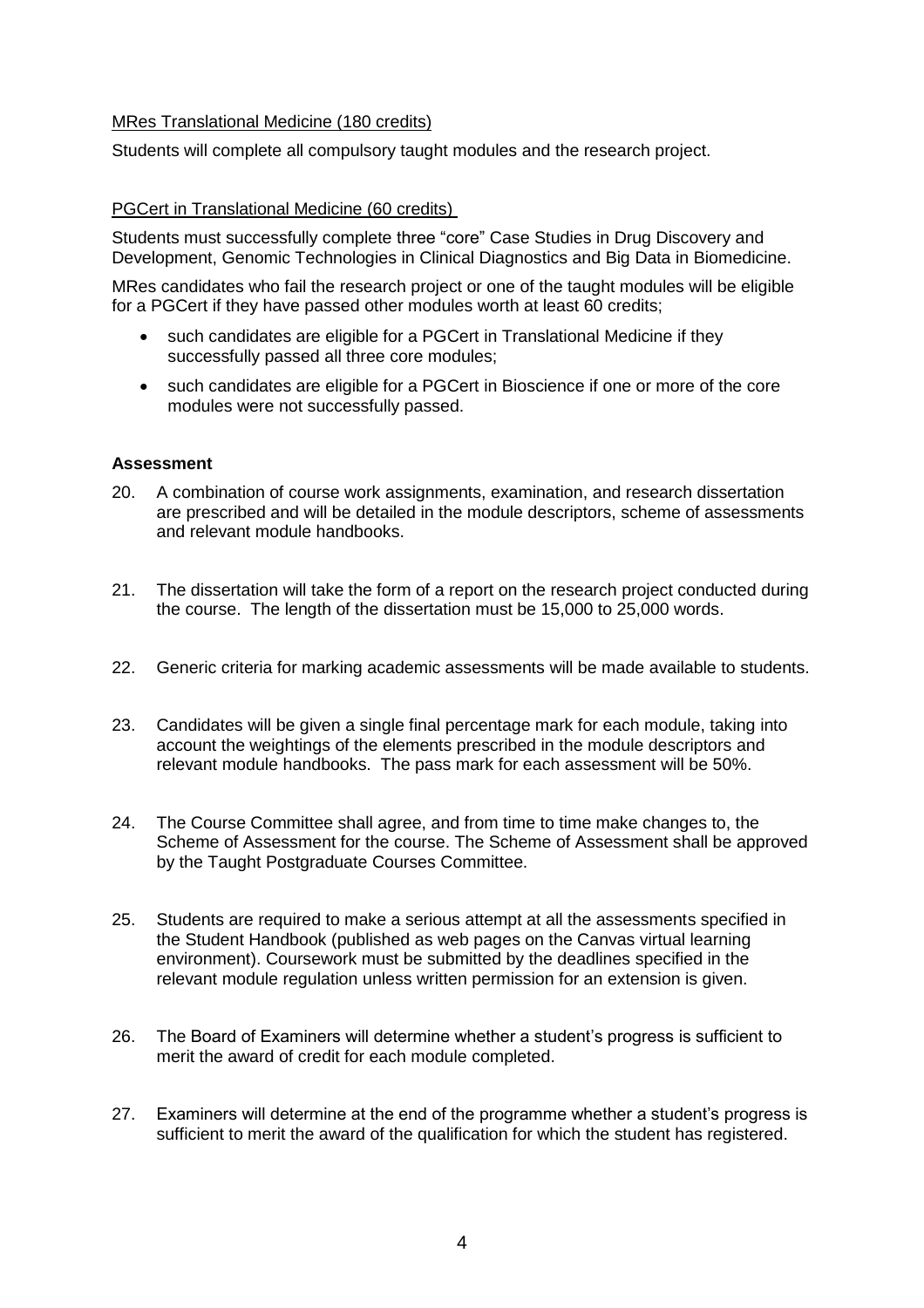28. Examiners will determine whether MRes students successfully completing module credits, but not completing the whole degree, are eligible for the Postgraduate Certificate.

## **Re-Entry to Assessments**

- 29. Students are entitled to two attempts at each assessment.
- 30. Course work assignments must normally be resubmitted within four weeks of receiving an initial fail mark. Marks for any module that involves a resubmission or resit will be capped overall at 50%. Students are required to pass each taught module to complete the course. Students who persistently fail to submit course work by the deadlines specified may have their registration terminated.
- 31. Students who fail the dissertation at the first attempt will be permitted to resubmit the dissertation on one occasion at a date determined by the Board of Examiners. Marks for the re-submission of the dissertation will be limited to a bare pass (50%). Students who fail the dissertation at the second attempt will fail the MRes but may be awarded a Postgraduate Certificate at the Examiners' discretion if they have successfully completed 60 credits at level 7 as detailed in paragraph 19.

#### **Attendance**

32. Records of attendance will be kept for all taught sessions, and attendance at 75% of sessions will be a requirement for satisfactory completion of the course. In addition, students will be expected to spend at least 1000 hours on their projects over the year.

#### **Awards**

- 33. Candidates for the award of MRes Translational Medicine must obtain a pass in all modules undertaken within the maximum registration period specified.
- 34. Candidates for the award of Postgraduate Certificate in Translational Medicine must obtain a pass in all modules detailed in paragraph 19 within the maximum registration period specified.

#### **Distinctions and Merits**

35. Criteria for the award of distinctions and merits will be specified in the scheme of assessment. Outright distinctions will be awarded to MRes candidates obtaining an overall rounded average assessment mark of >69.4%. Such candidates will normally be expected to pass each component at first attempt. The award of merit will be given to MRes candidates obtaining an overall rounded average assessment mark falling in the range 59.5-69.4%. There is no award of distinction or merit for the postgraduate certificate**.** 

#### **Date of award**